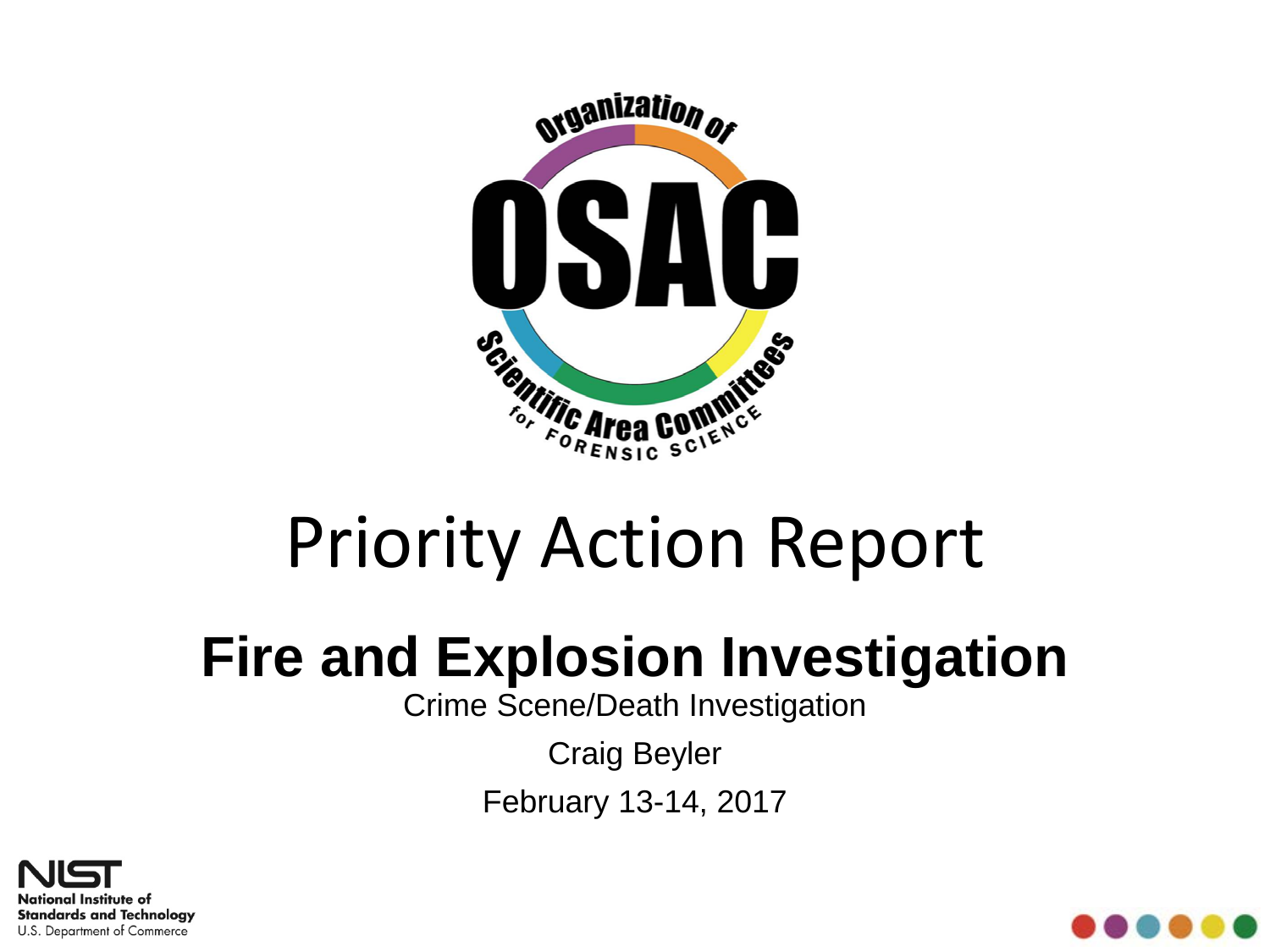

### **Subcommittee Leadership**

| <b>Position</b>        | <b>Name</b>               | <b>Organization</b>                  |                | Term   Email             |
|------------------------|---------------------------|--------------------------------------|----------------|--------------------------|
| Chair                  | Craig L.<br><b>Beyler</b> | Jensen<br><b>Hughes</b>              |                | cbeyler@jensenhughes.com |
| <b>Vice Chair</b>      | Philip E.<br>Crombie, Jr. | <b>Travelers</b>                     | $\overline{2}$ | pcrombie@travelers.com   |
| Executive<br>Secretary | Gregory E.<br>Gorbett     | University of<br>Eastern<br>Kentucky | $\overline{2}$ | greg.gorbett@eku.edu     |



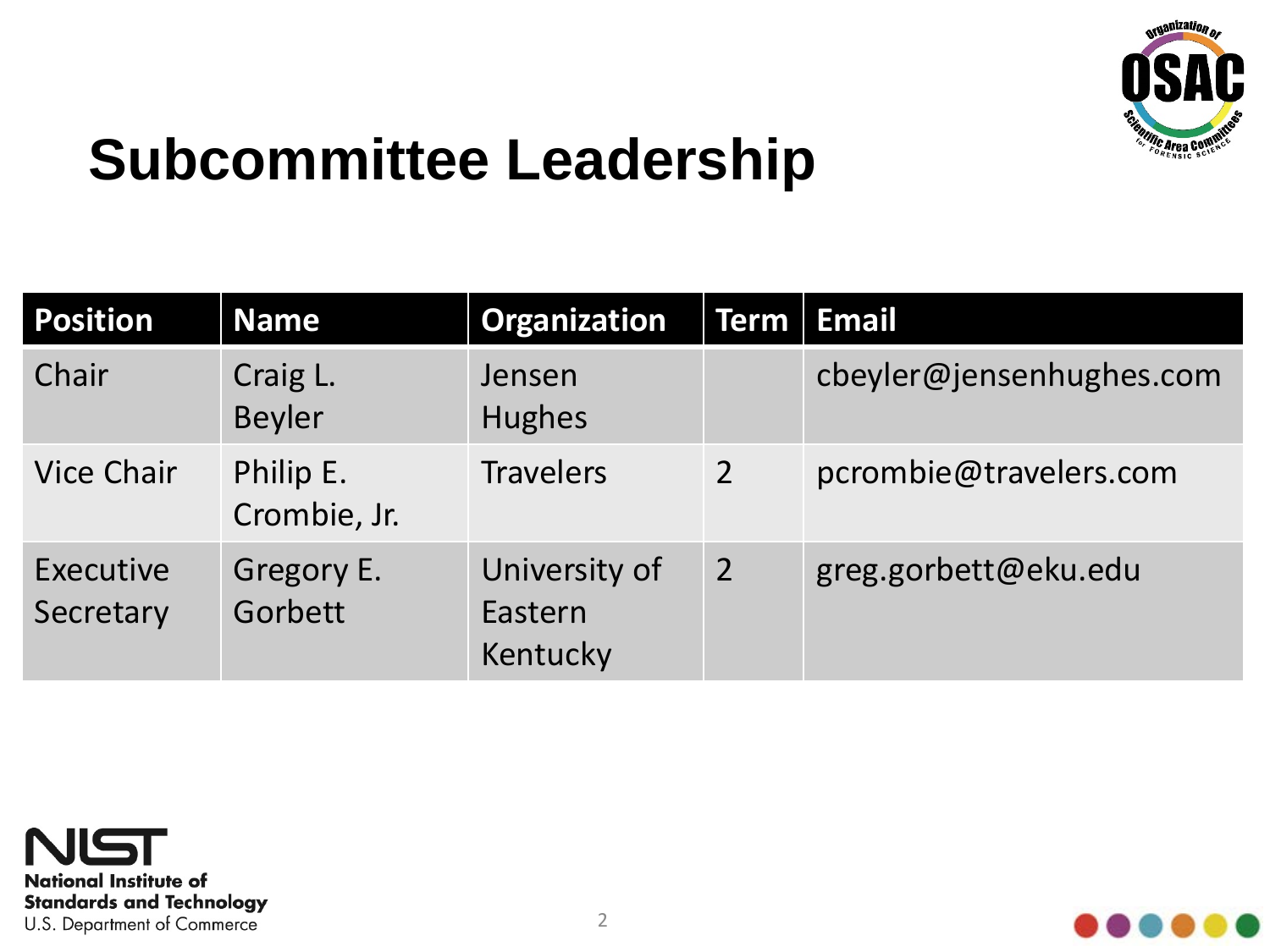## **Subcommittee Members**



| #              | <b>Name</b>                   | Organization                                                    | <b>Term</b> | <b>Email</b>                 |
|----------------|-------------------------------|-----------------------------------------------------------------|-------------|------------------------------|
| $\mathbf{1}$   | Craig Beyler                  | Jensen Hughes                                                   | 2 Years     | cbeyler@jensenhughes.com     |
| $\overline{2}$ | <b>Phil Crombe</b>            | <b>Travelers</b>                                                | 2 Years     | pcrombie@travelers.com       |
| $\overline{3}$ | <b>Greg Gorbett</b>           | University of Eastern Kentucky                                  | 2 Years     | greg.gorbett@eku.edu         |
| $\overline{4}$ | <b>Charles "Randy" Watson</b> | SEA, Ltd.                                                       | 1 Years     | cwatson@sealimited.com       |
| 5              | John Lentini                  | Scientific Fire Analysis, LLC                                   | 1 Years     | johnlentini@yahoo.com        |
| 6              | <b>Mark Goodson</b>           | <b>Goodson Engineering</b>                                      | 2 Years     | mark@goodsonengineering.com  |
| $\overline{7}$ | <b>Chad Wissinger</b>         | <b>Ohio Division of State Fire</b><br>Marshal Forensic Lab      | 2 Years     | cwissinger@com.state.oh.us   |
| 8              | <b>David McCollam</b>         | <b>Federal Bureau of Investigation</b>                          | 1 Years     | david.mccollam@ic.fbi.gov    |
| 9              | <b>Melvin Robin</b>           | Bureau of Alcohol, Tobacco,<br><b>Firearms &amp; Explosives</b> | 2 Years     | MELVIN.ROBIN@ATF.GOV         |
| 10             | <b>John Golder</b>            | Bureau of Alcohol, Tobacco,<br><b>Firearms &amp; Explosives</b> | 2 Years     | john.golder@atf.gov          |
| 11             | Michael Truebenbach           | Federal Bureau of Investigation                                 | 3 Years     | mike.truebenbach@ic.fbi.gov  |
| 12             | <b>Mark Johnson</b>           | University of Central Florida,<br>Dept of Statistics            | 1 Years     | Mark.Johnson@ucf.edu         |
| 13             | <b>Chris Connealy</b>         | <b>Texas State Fire Marshall</b>                                | 3 Years     | chris.connealy@tdi.texas.gov |
| 14             | David Sheppard                | <b>ATF Fire Lab</b>                                             | 3 Years     | david.sheppard@atf.gov       |
| 15             | <b>Steve Campolo</b>          | Leviton                                                         | 3 Years     | scampolo@Leviton.com         |
| 16             | <b>Scott Davis</b>            | Gexcon                                                          | 3 Years     | sgdavis@gexcon.com           |

**Standards and Technology** 

U.S. Department of Commerce

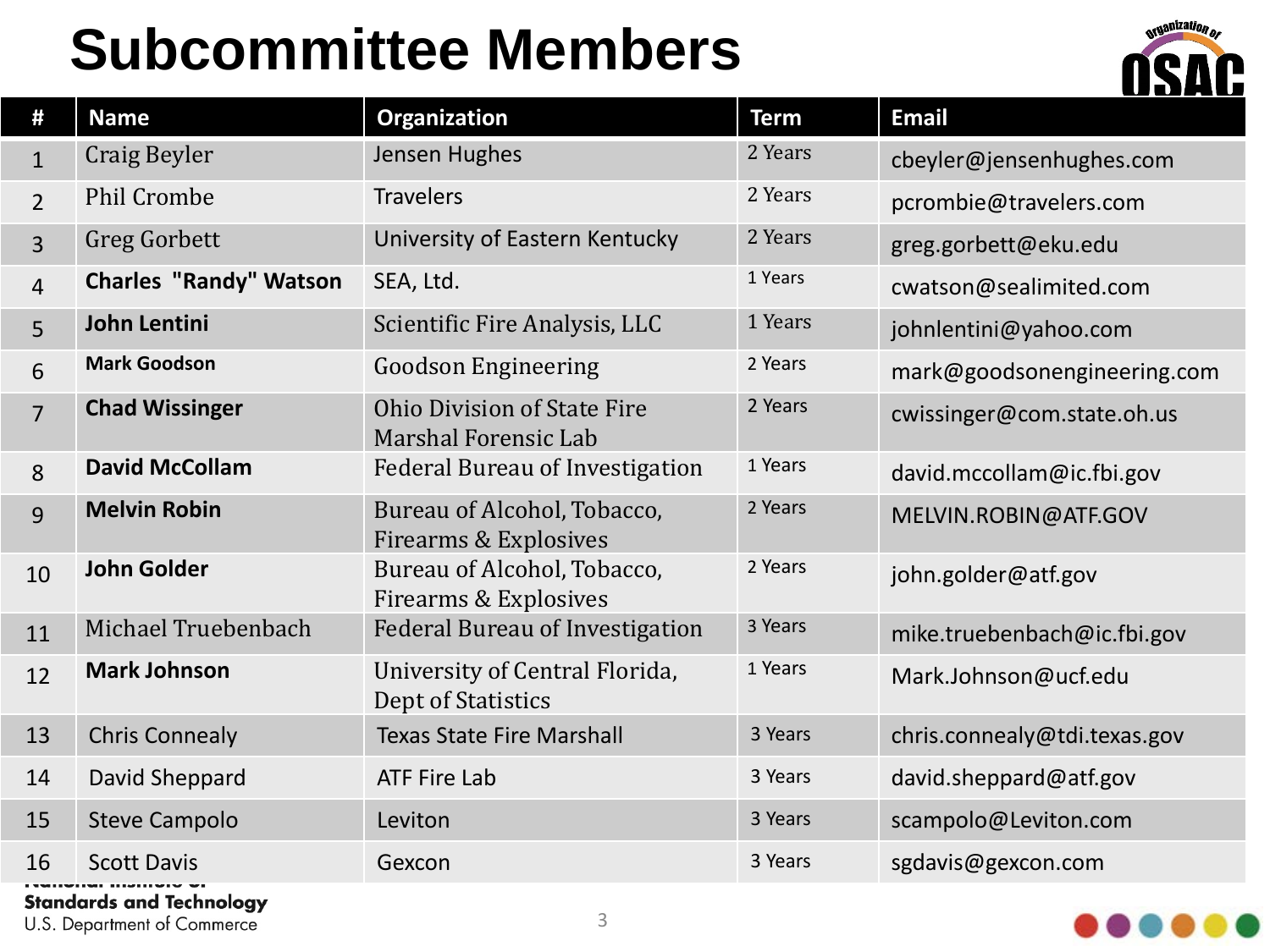## **Discipline Description**







The OSAC Subcommittee on **Fire and Explosion Investigation will focus on** standards and guidelines related to the investigation, analyses and interpretation of fire and explosion incidents. The subcommittee will work closely with OSAC Subcommittee on Fire Debris and Explosives (Chemistry/Instrumental Analysis SAC).

Rationale: Our discipline deals with fire and explosion investigations without initial regard for whether the event is possibly arson. It is antithetical to our methodologies to presume any cause of the incident. Explosions are a physical phenomenon which parallels fire as a phenomenon. Explosives are materials, not processes. Scene was dropped from the title because it is unduly restrictive. These investigations are not necessarily limited to the scene.

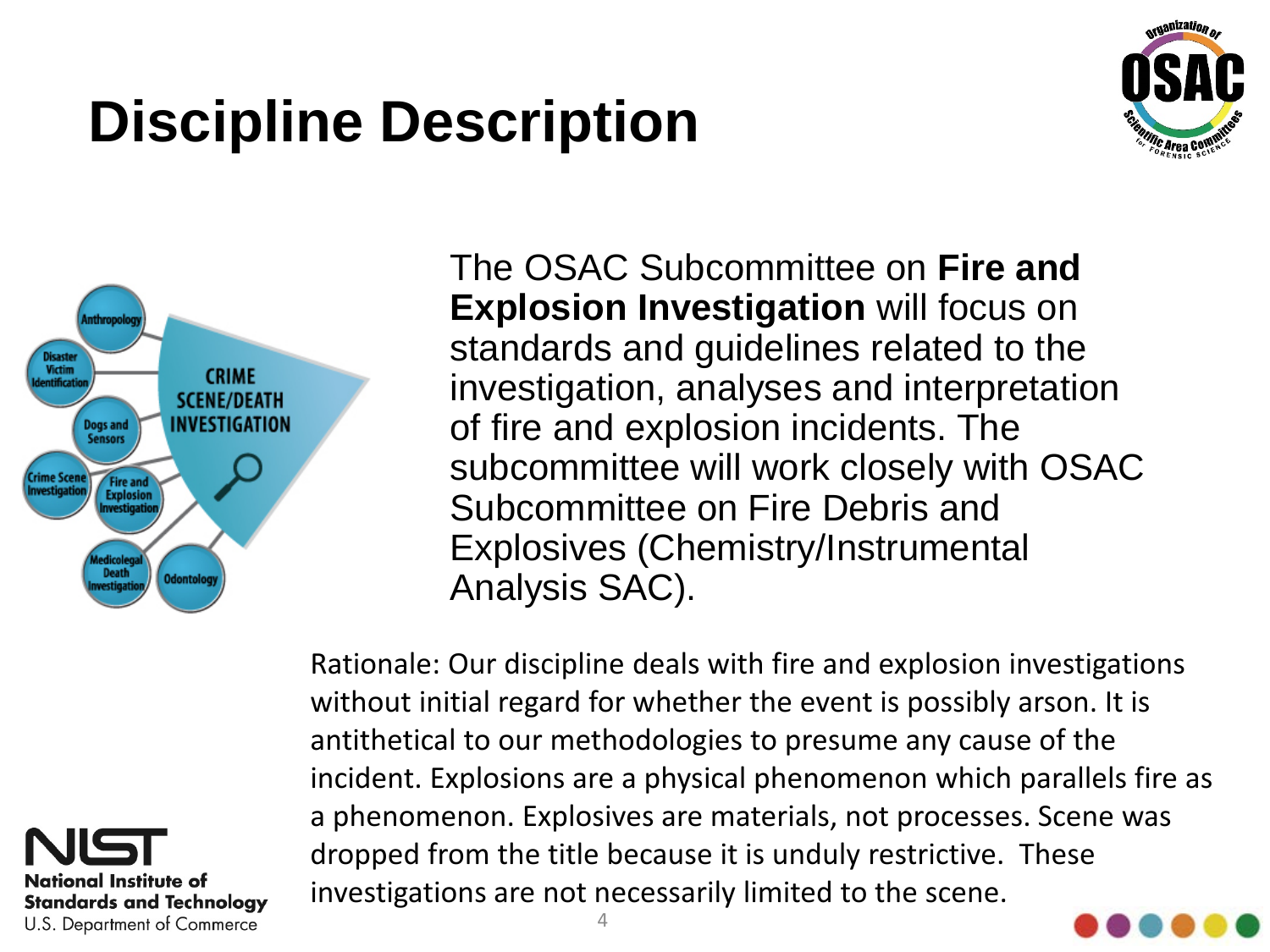

## **Summary of Priority Projects**

| <b>Priority</b> | <b>OSAC</b><br><b>Process</b> | <b>Working Title of Document</b>                                                   |
|-----------------|-------------------------------|------------------------------------------------------------------------------------|
|                 |                               | Strategic Plan for Fire and Explosion Investigation                                |
|                 |                               | Proposal to NFPA for Standard for Fire and Explosion<br><b>Investigation Units</b> |
|                 |                               |                                                                                    |
|                 |                               |                                                                                    |
|                 |                               |                                                                                    |



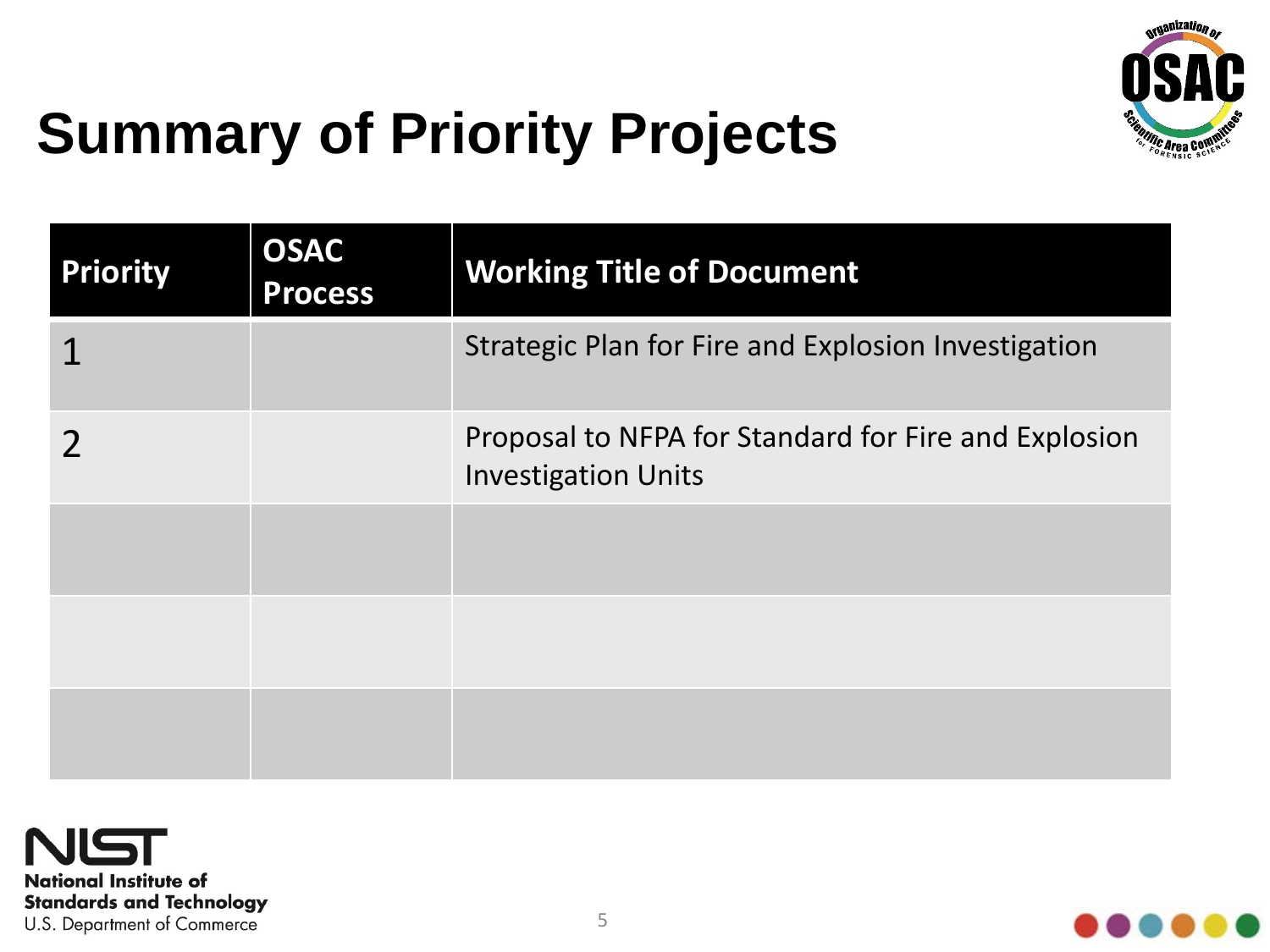

### **Standards/Guidelines Development Priority 1 Document**

Document Title: Strategic Plan for Fire and Explosion Investigation Scope: Define the future development of the profession Objective/rationale: NFPA 921 and 1033 have not been enough Issues/Concerns: Accreditation, education, research, gatekeeping



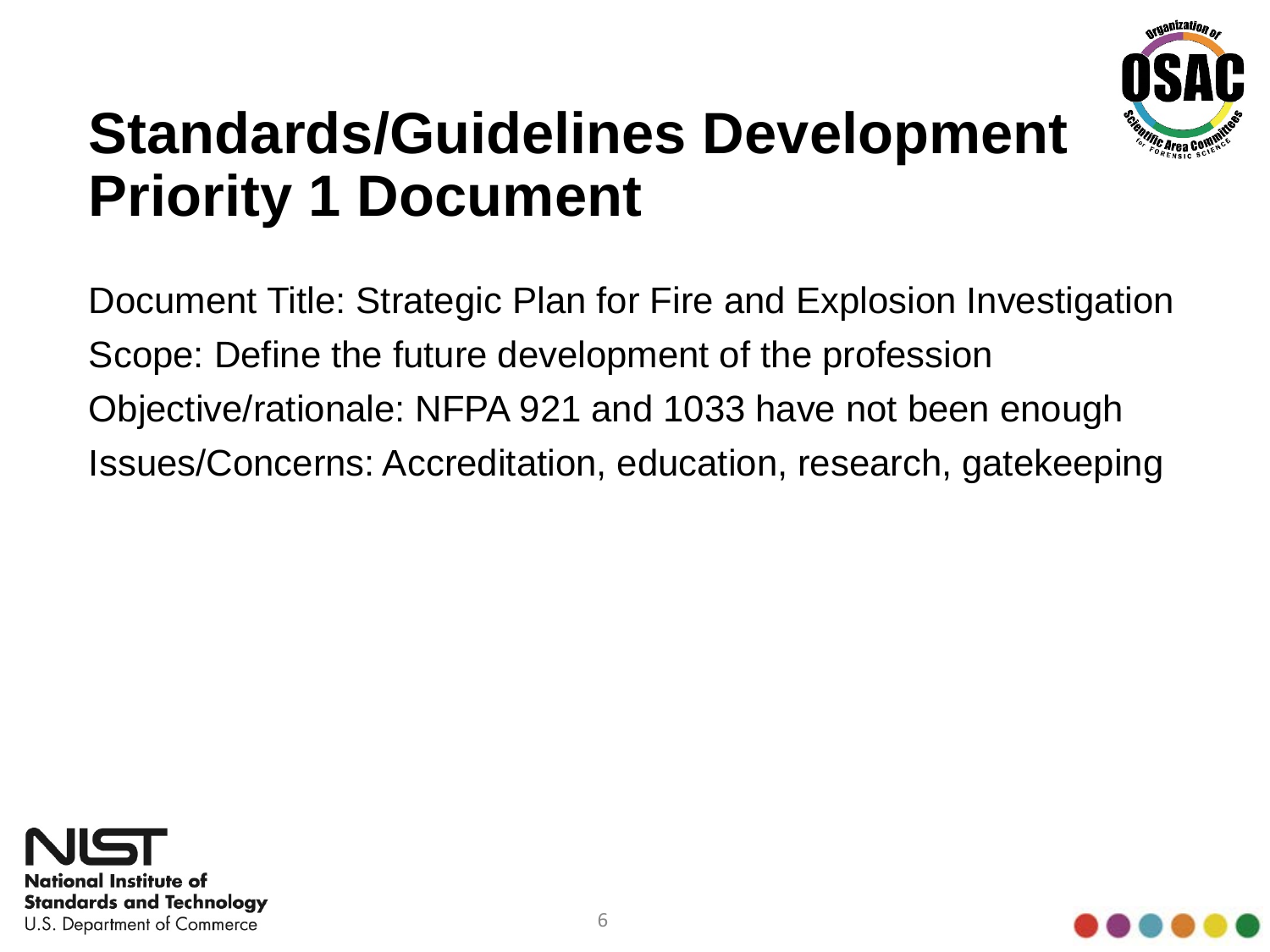#### **Standards/Guidelines Development Strategic Plan for Fire and Explosion Investigation**



Key Components of Standard:

- 1 Introduction
- 2 Current Structure of the Fire and Explosion Investigation Community
- 3 The Admission of Fire and Explosion Investigation Evidence in Litigation
- 4 The Principles of Science and Interpreting Scientific Data
- 5 Descriptions of Some Fire and Explosion Investigation Disciplines
- 6 Improving Methods, Practice, and Performance in Fire and Explosion Investigation
- 7 Strengthening Oversight of Fire and Explosion Investigation Practice
- 8 Education and Training in Fire and Explosion Investigation
- 9 DOJ and the Fire and Explosion Investigation Disciplines

National Institute of **Standards and Technology** U.S. Department of Commerce

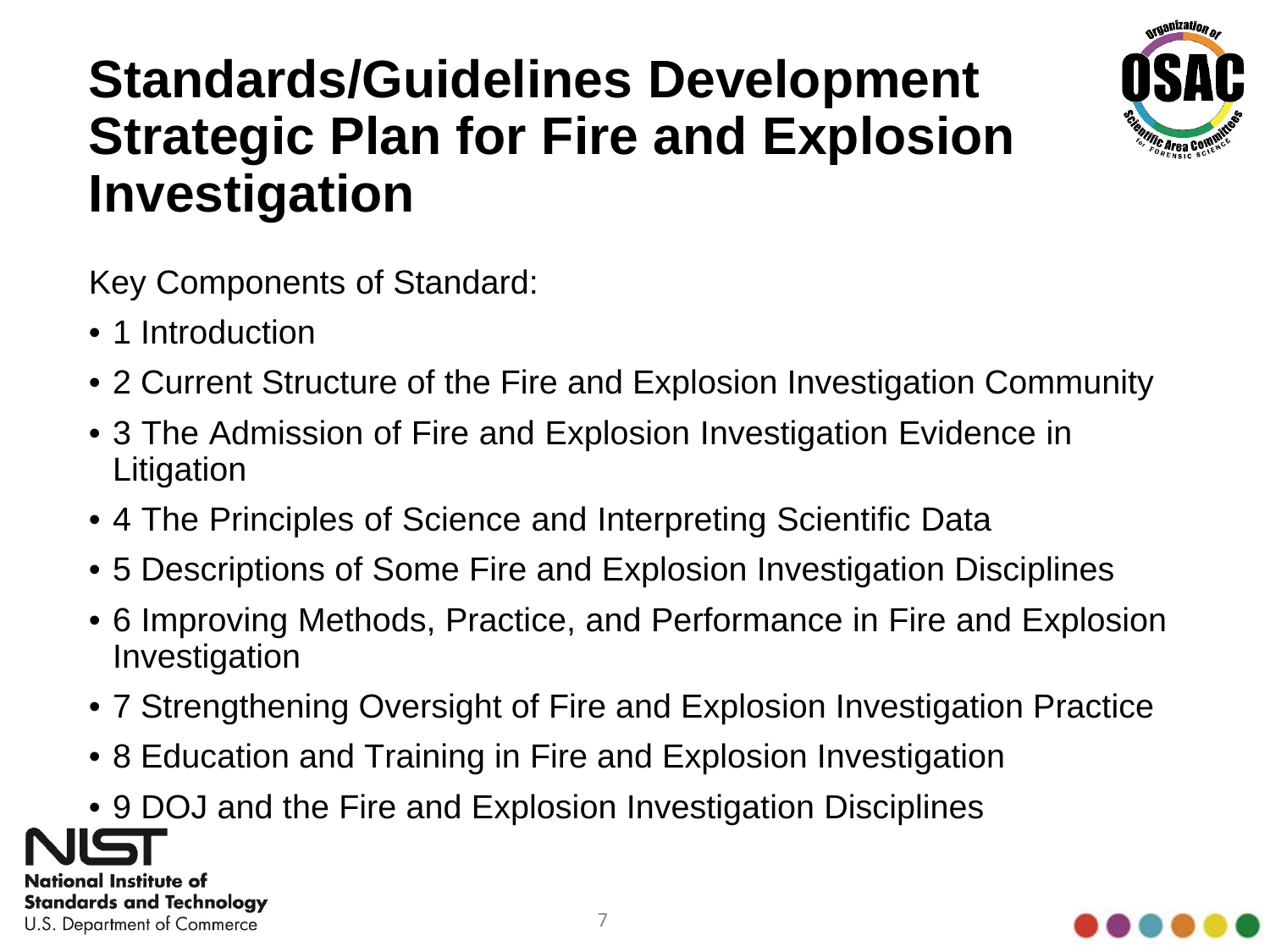

### **Standards/Guidelines Development Priority 2 Document**

Document Title: Standard for Fire and Explosion Investigation Units

Scope: All aspects of FIU's

Objective/rationale: NFPA 921, NFPA 1033, and fire investigator certification all focus on the investigator. This effort is to provide focus on proper operations and oversight by the investigation unit. Issues/Concerns:

• Proposal is under consideration at NFPA